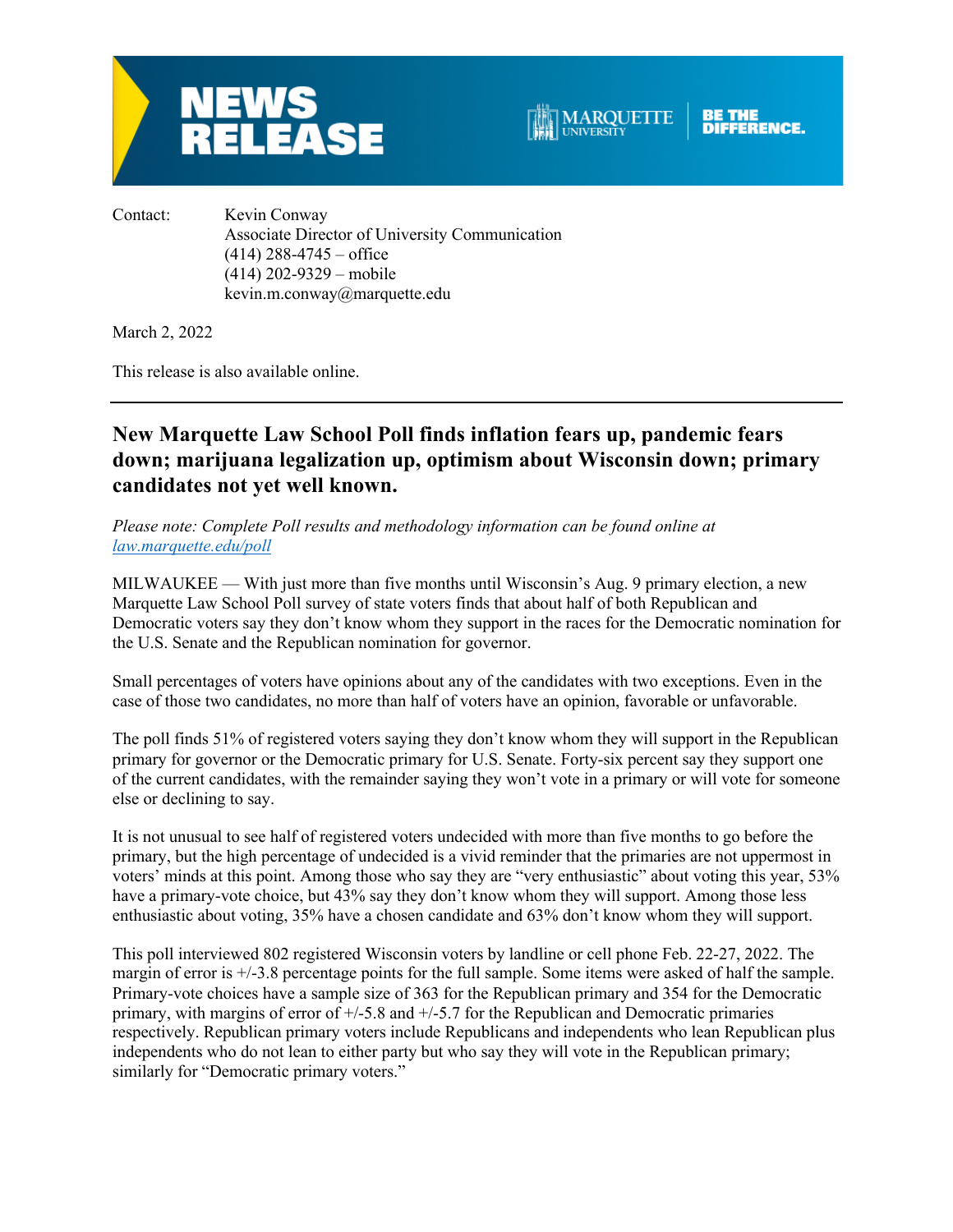Republican and Democratic primary voters are about equally unsure of their primary preferences. In the Republican gubernatorial primary, 54% are unsure of their choice, and 48% of Democratic voters unsure of their U.S. Senate primary vote.

The candidates are not yet familiar to most voters. Table 1 shows the percentage of voters who say they haven't heard enough or can't give a favorable or unfavorable opinion with respect to each Republican primary candidate. Rebecca Kleefisch is the best known, although half of voters are unable to say if they have a favorable or unfavorable opinion of her. Some 80% lack an opinion of Kevin Nicholson, and 86% are unable to rate Tim Ramthun. The candidates are only a little better known among Republicans and independents who say they will vote in the Republican primary, as shown in Table 2.

*Table 1: Name recognition and favorability of Republican candidates, among all registered voters*

| <b>Name</b>       | Haven't heard or don't know Favorable Unfavorable |    |    |
|-------------------|---------------------------------------------------|----|----|
| Rebecca Kleefisch | 50                                                | 23 | 26 |
| Kevin Nicholson   |                                                   | 10 |    |
| Tim Ramthun       |                                                   |    |    |

*Table 2: Name recognition and favorability of Republican candidates, among Republicans and independents voting in the Republican primary*

| <b>Name</b>       | Haven't heard or don't know Favorable Unfavorable |    |  |
|-------------------|---------------------------------------------------|----|--|
| Rebecca Kleefisch | 50                                                | 39 |  |
| Kevin Nicholson   | 73                                                | 18 |  |
| Tim Ramthun       |                                                   |    |  |

Kleefisch and Nicholson have run for political office previously and were better known during those campaigns. Table 3 shows Kleefisch's favorability in Marquette Law School Poll surveys since 2012, and Table 4 shows Nicholson's ratings during his 2018 primary campaign for U.S. Senate.

| <b>Poll dates</b> | Haven't heard or don't know Favorable Unfavorable |    |    |
|-------------------|---------------------------------------------------|----|----|
| May 9-12, 2012    | 44                                                | 25 | 31 |
| May 23-26, 2012   | 36                                                | 30 | 33 |
| Oct. 9-12, 2014   | 45                                                | 29 | 25 |
| Sept. 24-28, 2015 | 49                                                | 21 | 29 |
| Oct. 3-7, 2018    | 42                                                | 32 | 26 |
| Oct. 24-28, 2018  | 40                                                | 32 | 27 |
| Feb. 22-27, 2022  | 50                                                | 23 | 26 |

*Table 3: Trend in Kleefisch name recognition and favorability, among all registered voters*

*Table 4: Trend in Nicholson name recognition and favorability, among all registered voters*

| Poll dates          | Haven't heard or don't know Favorable Unfavorable |  |
|---------------------|---------------------------------------------------|--|
| Feb. $25-3/1, 2018$ |                                                   |  |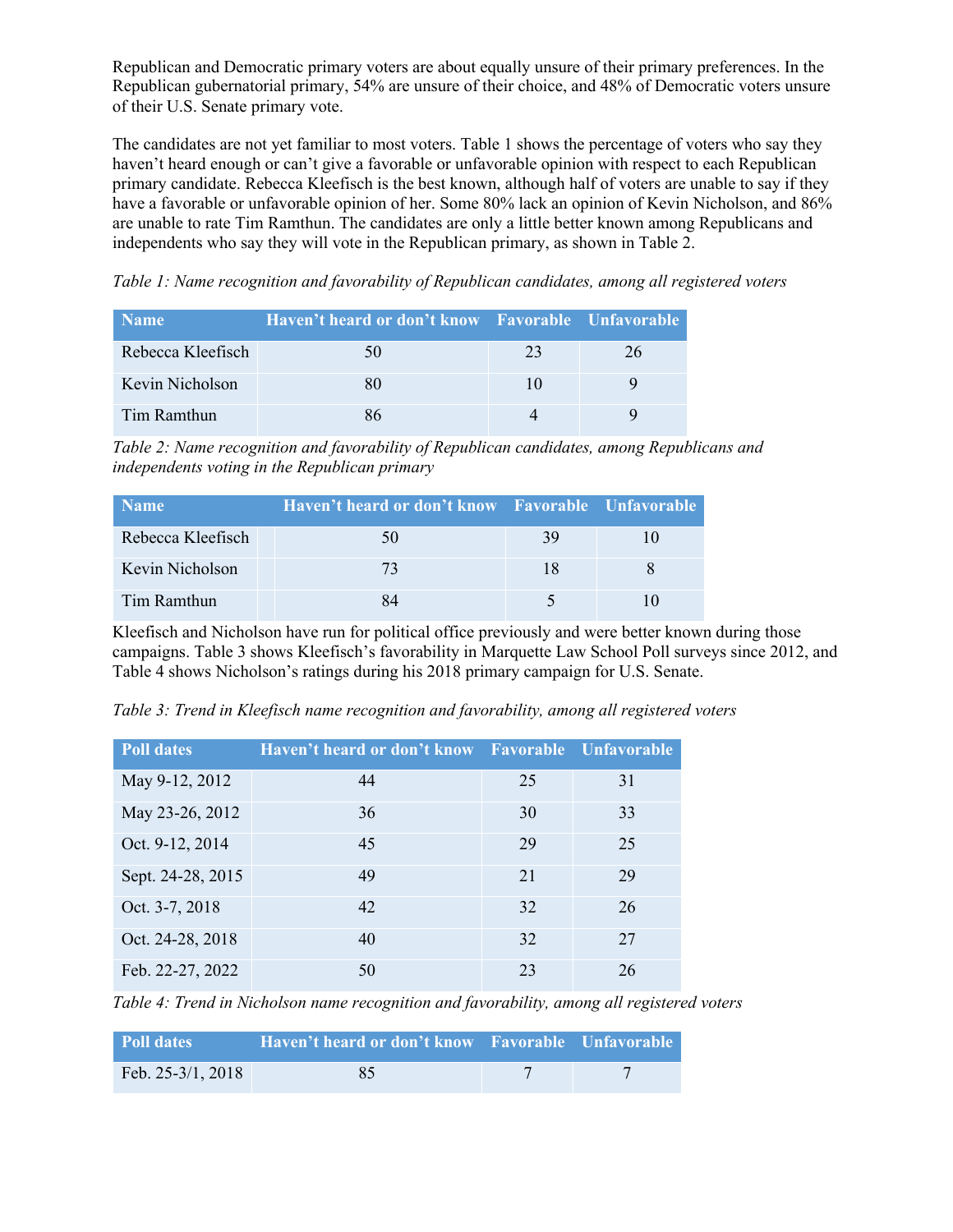| June 13-17, 2018 | 69 |   |
|------------------|----|---|
| July 11-15, 2018 | 69 |   |
| Feb. 22-27, 2022 |    | Q |

Among Democratic primary candidates, Lt. Gov. Mandela Barnes is the best known, followed by Alex Lasry, although both are unfamiliar to more than 60% of registered voters, as shown in Table 5. Table 6 shows familiarity and favorability among Democrats and independents who say they will vote in the Democratic primary.

*Table 5: Name recognition and favorability of Democratic candidates, among all registered voters*

| <b>Name</b>      | Haven't heard or don't know | <b>Favorable</b> | <b>Unfavorable</b> |
|------------------|-----------------------------|------------------|--------------------|
| Mandela Barnes   | 62                          | 22               | 14                 |
| Alex Lasry       | 73                          | 16               | 10                 |
| Tom Nelson       | 85                          | 7                | 8                  |
| Sarah Godlewski  | 88                          | 5                | 6                  |
| Chantia Lewis    | 90                          | $\overline{4}$   | 5                  |
| Darrell Williams | 93                          | 3                | 3                  |
| Adam Murphy      | 93                          | 3                | 3                  |
| Gillian Battino* | 93                          | 3                | 3                  |
| Kou Lee          | 93                          | 3                | 3                  |
| Jeff Rumbaugh    | 94                          | 3                | 3                  |
| Steven Olikara   | 94                          | $\overline{2}$   | 3                  |
| Peter Peckarsky  | 94                          | 1                | 5                  |

*\* Note: Battino dropped out of the senate primary after the poll began.*

*Table 6: Name recognition and favorability of Democratic candidates, among Democrats and independents voting in the Democratic primary*

| <b>Name</b>      | Haven't heard or don't know Favorable Unfavorable |                |                             |
|------------------|---------------------------------------------------|----------------|-----------------------------|
| Mandela Barnes   | 53                                                | 43             | 4                           |
| Alex Lasry       | 65                                                | 29             | 6                           |
| Tom Nelson       | 81                                                | 11             | 7                           |
| Sarah Godlewski  | 84                                                | 10             | 6                           |
| Chantia Lewis    | 89                                                | 7              | 3                           |
| Kou Lee          | 92                                                | 5              | $\mathcal{D}_{\mathcal{A}}$ |
| Peter Peckarsky  | 93                                                | $\overline{2}$ | $\overline{4}$              |
| Darrell Williams | 94                                                | $\overline{4}$ | $\mathfrak{D}$              |
| Jeff Rumbaugh    | 94                                                | 3              | 3                           |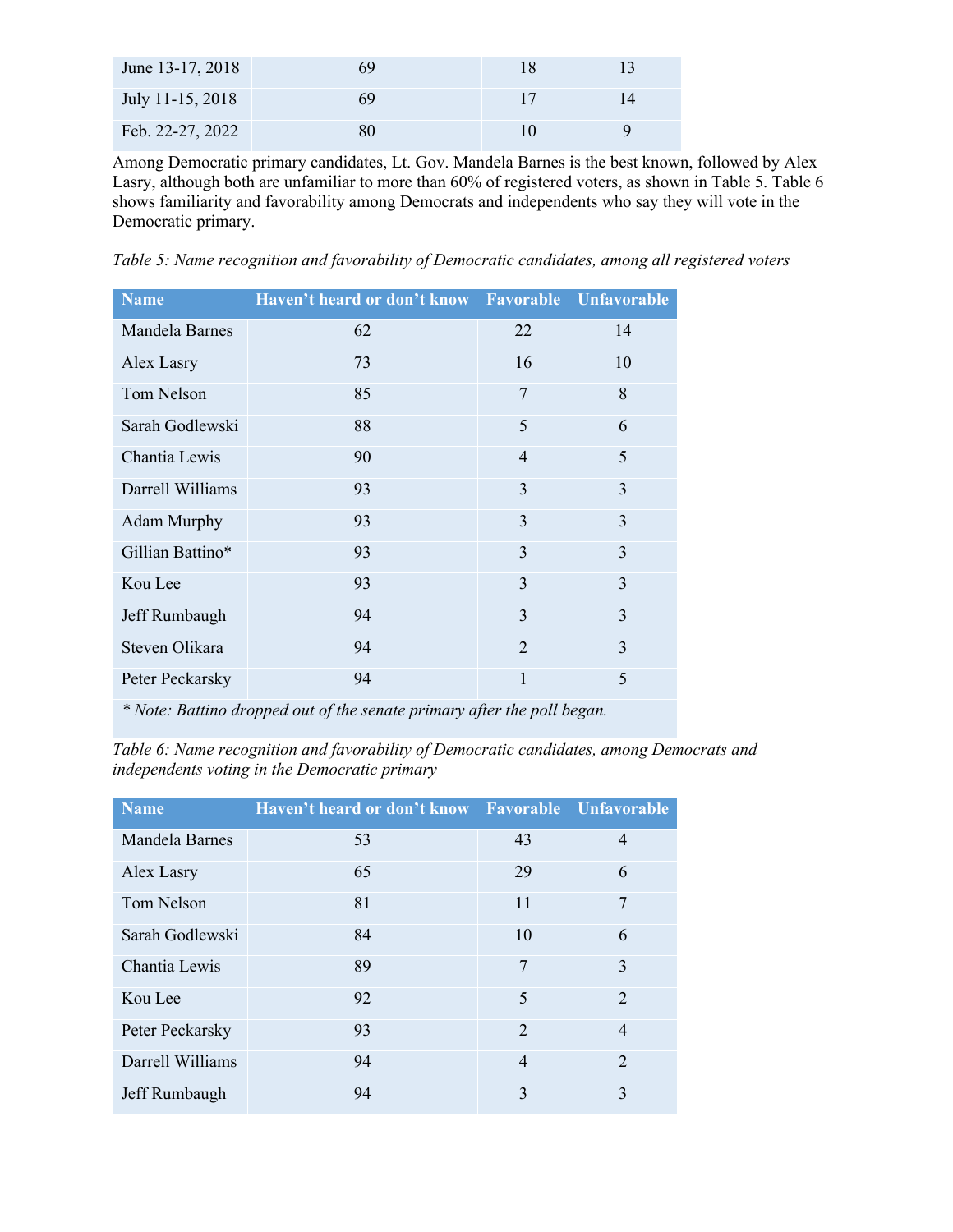| Steven Olikara     |  |  |
|--------------------|--|--|
| Gillian Battino*   |  |  |
| <b>Adam Murphy</b> |  |  |

*\* Note: Battino dropped out of the senate primary after the poll began*

Barnes' familiarity and favorability have been measured in four Marquette polls since 2018, with the trend shown in Table 7.

*Table 7: Trend in Barnes' name recognition and favorability, among all registered voters*

| Poll dates       | Haven't heard or don't know Favorable Unfavorable |    |  |
|------------------|---------------------------------------------------|----|--|
| Oct. 3-7, 2018   | 76                                                | 14 |  |
| Oct. 24-28, 2018 | 78                                                | 13 |  |
| Jan. 16-20, 2019 | 76                                                | 16 |  |
| Feb. 22-27, 2022 |                                                   | 22 |  |

# **Primary vote choice**

The best-known candidates are leading their respective primaries at this early stage of the campaign. Among Republicans and independents who say they will vote in the Republican primary, Rebecca Kleefisch is the choice of 30%, Kevin Nicholson is preferred by 8%, Tim Ramthun is supported by 5%, and 54% say they don't know whom they will vote for. Table 8 shows all response categories.

*Table 8: Vote choice in Republican gubernatorial primary, among Republicans and independents who say they will vote in the Republican primary*

| <b>Response</b>                     | <b>Percent</b> |
|-------------------------------------|----------------|
| Rebecca Kleefisch                   | 30             |
| Kevin Nicholson                     | 8              |
| Tim Ramthun                         | 5              |
| Someone else                        | 1              |
| Will not vote in Republican primary | 1              |
| Don't know                          | 54             |
| Refused                             | $\mathfrak{D}$ |

In the Democratic U.S. Senate primary, Mandela Barnes is supported by 23%, Alex Lasry is supported by 13%, Tom Nelson is the choice of 5%, and Sarah Godlewski is preferred by 3%. The full set of candidate preferences is shown in Table 9.

*Table 9: Vote choice in Democratic gubernatorial primary, among Democrats and independents who say they will vote in the Democratic primary, by percentage (\*=less than .5%)*

| <b>Response</b> | <b>Percent</b> |
|-----------------|----------------|
| Mandela Barnes  | 23             |
| Alex Lasry      | 13             |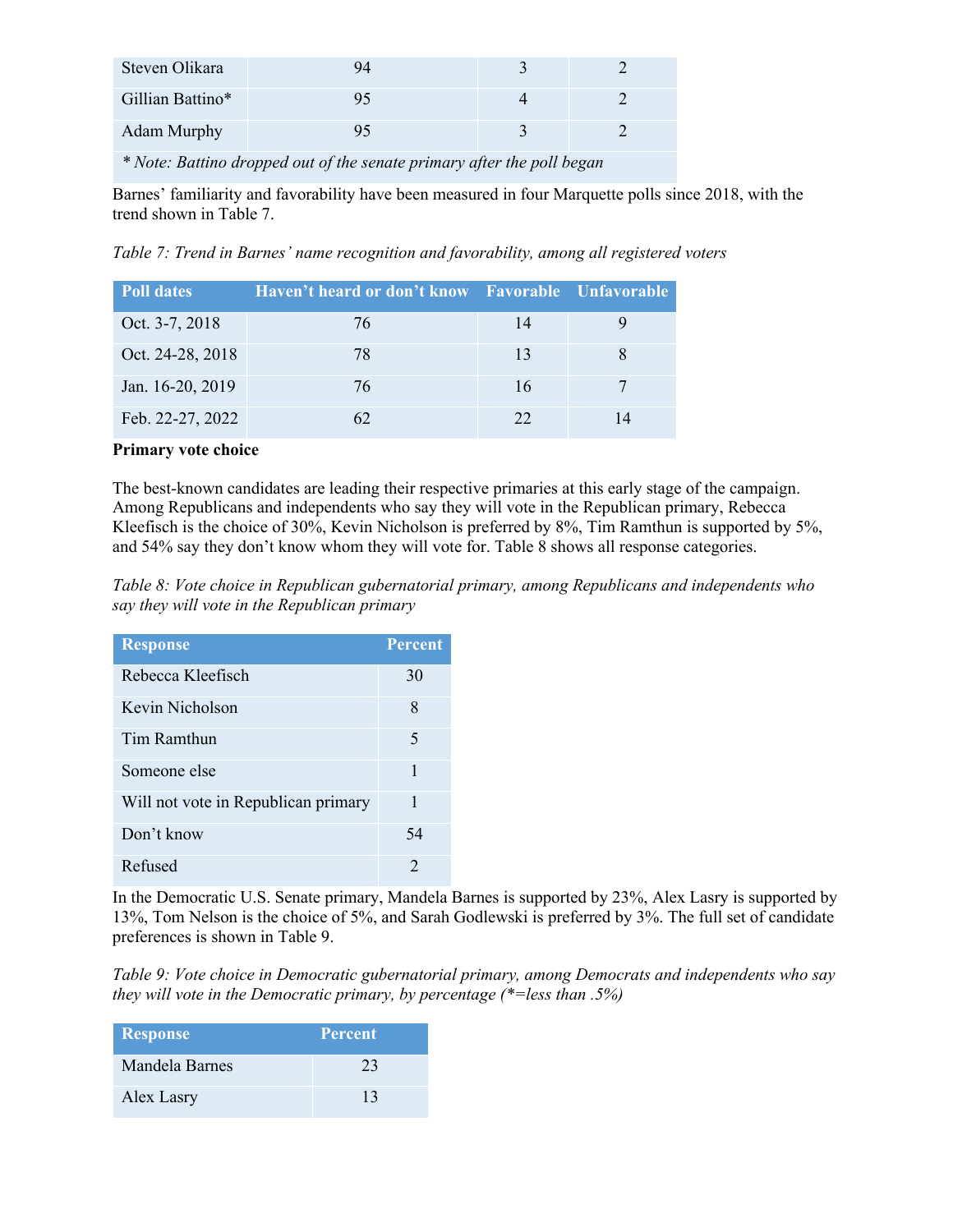| Tom Nelson                                                                  | 5              |  |
|-----------------------------------------------------------------------------|----------------|--|
| Sarah Godlewski                                                             | 3              |  |
| Chantia Lewis                                                               | $\overline{2}$ |  |
| Adam Murphy                                                                 | $\overline{2}$ |  |
| Gillian Battino**                                                           | 1              |  |
| Peter Pecarsky                                                              | $\ast$         |  |
| Darrell Williams                                                            | $\ast$         |  |
| Kou Lee                                                                     | 0              |  |
| Steven Olikara                                                              | 0              |  |
| Jeff Rumbaugh                                                               | 0              |  |
| Won't vote in this primary                                                  | 3              |  |
| Don't know<br>48                                                            |                |  |
| ** Note: Battino dropped out of the senate<br>primary after the poll began. |                |  |

# **Approval ratings**

Forty-three percent of voters approve of the job President Joe Biden is doing, 52% disapprove, and 3% say they don't know. The trend in Biden's approval is shown in Table 10.

*Table 10: Biden approval trend, August 2021-February 2022*

| <b>Poll dates</b> |    |    | <b>Approve Disapprove Don't know Refused</b> |  |
|-------------------|----|----|----------------------------------------------|--|
| Aug. 3-8, 2021    | 49 | 46 |                                              |  |
| Oct. 26-31, 2021  | 43 | 53 |                                              |  |
| Feb. 22-27, 2022  | 43 | 52 |                                              |  |

Gov. Tony Evers' job approval stands at 50%, while 41% disapprove. When last measured in October 2021, 45% approved and 46% disapproved. The trend in Evers' job approval is shown in Table 11.

*Table 11: Evers approval trend, January 2019-February 2022*

| <b>Poll dates</b> |    |    | <b>Approve Disapprove Don't know Refused</b> |          |
|-------------------|----|----|----------------------------------------------|----------|
| Jan. 16-20, 2019  | 39 | 22 | 38                                           |          |
| April 3-7, 2019   | 47 | 37 | 15                                           | 0        |
| Aug. 25-29, 2019  | 54 | 34 | 10                                           |          |
| Oct. 13-17, 2019  | 52 | 34 | 13                                           | 1        |
| Nov. 13-17, 2019  | 47 | 42 | 10                                           |          |
| Dec. 3-8, 2019    | 50 | 38 | 11                                           |          |
| Jan. 8-12, 2020   | 51 | 40 | 9                                            | $\Omega$ |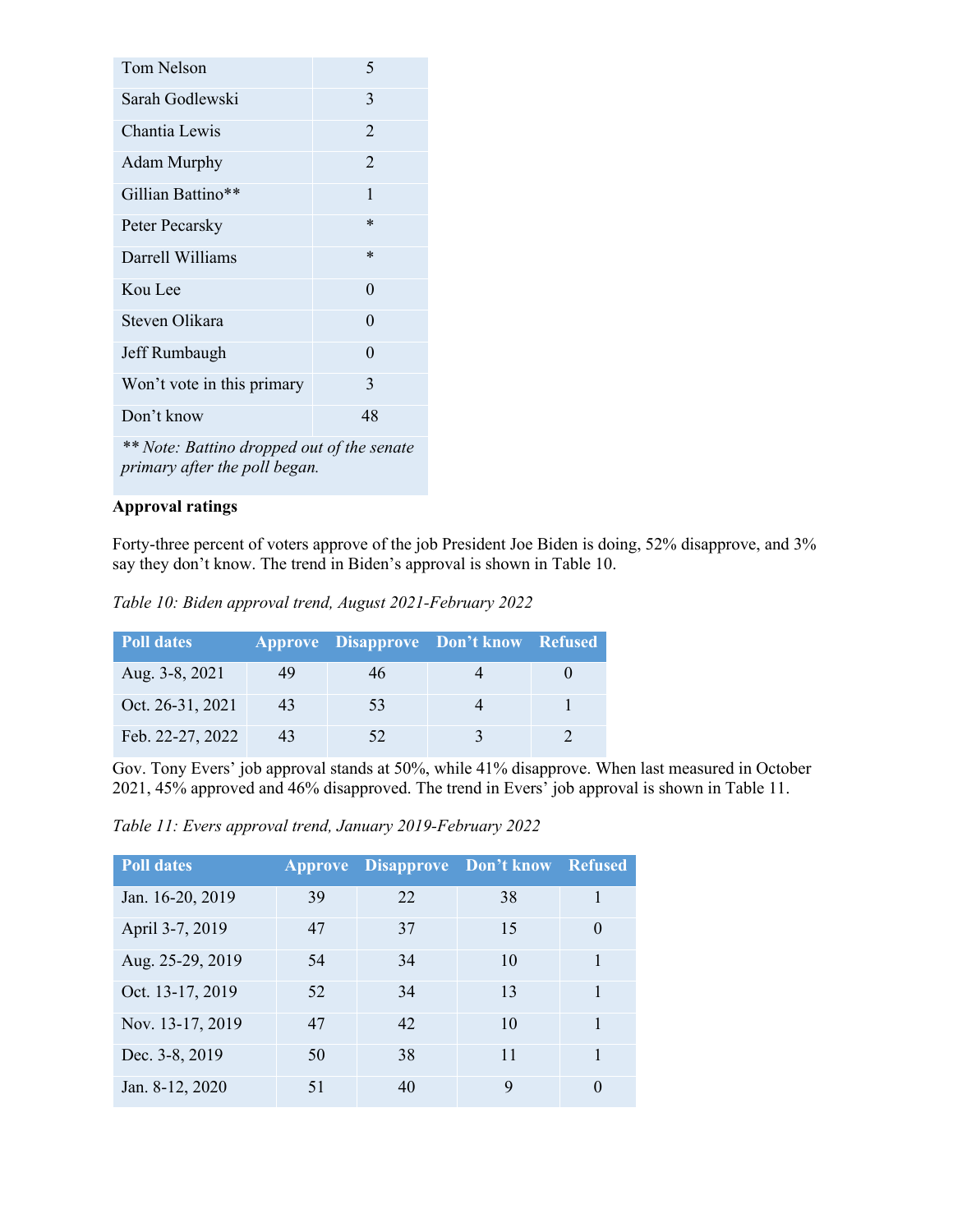| Feb. 19-23, 2020      | 51 | 38 | 10             |                             |
|-----------------------|----|----|----------------|-----------------------------|
| March 24-29, 2020     | 65 | 29 | 6              | 1                           |
| May 3-7, 2020         | 59 | 33 | 7              | 1                           |
| June 14-18, 2020      | 54 | 38 | 6              | 1                           |
| Aug. 4-9, 2020        | 57 | 37 | 6              | $\theta$                    |
| Aug. 30-9/3, 2020     | 51 | 43 | $\overline{5}$ | $\mathcal{D}_{\mathcal{L}}$ |
| Sept. 30-Oct. 4, 2020 | 52 | 42 | 5              | 1                           |
| Oct. 21-25, 2020      | 50 | 43 | $\overline{7}$ | $\Omega$                    |
| Aug. 3-8, 2021        | 50 | 43 | 7              | $\Omega$                    |
| Oct. 26-31, 2021      | 45 | 46 | 8              | 1                           |
| Feb. 22-27, 2022      | 50 | 41 | 8              |                             |

The Wisconsin legislature has a job approval rate of 37%, while 46% disapprove and 16% say they don't know. The trend in approval of the legislature is shown in Table 12.

*Table 12: Approval of the Wisconsin legislature trend, January 2019-February 2022*

| <b>Poll dates</b> | <b>Approve</b> | <b>Disapprove</b> | Don't know | <b>Refused</b>              |
|-------------------|----------------|-------------------|------------|-----------------------------|
| Jan. 16-20, 2019  | 52             | 31                | 16         | 1                           |
| April 3-7, 2019   | 50             | 38                | 11         | 1                           |
| Aug. 25-29, 2019  | 52             | 38                | 8          | 1                           |
| Nov. 13-17, 2019  | 48             | 39                | 13         | 0                           |
| Feb. 19-23, 2020  | 46             | 40                | 13         | 1                           |
| May 3-7, 2020     | 46             | 40                | 13         | 1                           |
| Oct. 21-25, 2020  | 36             | 50                | 13         | 1                           |
| Aug. 3-8, 2021    | 39             | 48                | 13         | 1                           |
| Oct. 26-31, 2021  | 38             | 48                | 14         | 1                           |
| Feb. 22-27, 2022  | 37             | 46                | 16         | $\mathcal{D}_{\mathcal{L}}$ |

## **Favorability**

Sen. Ron Johnson is viewed favorably by 33% of voters and unfavorably by 45%, with 21% saying they haven't heard enough or don't know. The trend in favorability for Johnson since 2019 is shown in Table 13.

*Table 13: Johnson favorability trend, January 2019-February 2022*

| <b>Poll dates</b> |    |    | Favorable Unfavorable Haven't heard enough Don't know Refused |  |
|-------------------|----|----|---------------------------------------------------------------|--|
| Jan. $16-20/19$   | 44 | 28 | 73                                                            |  |
| April 3-7/19      | 40 |    |                                                               |  |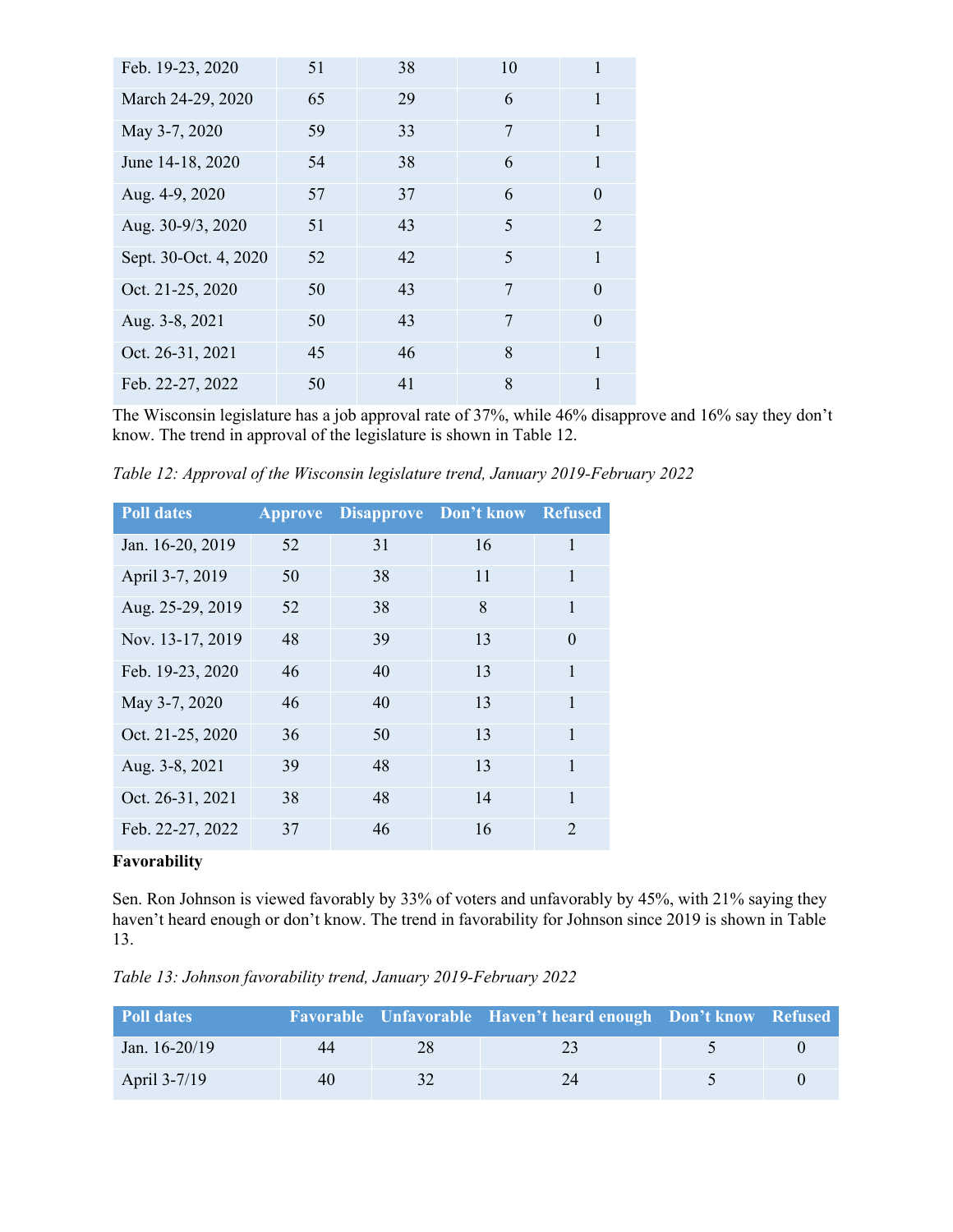| Aug. 25-29, 2019      | 40 | 29 | 25 | 6              | $\boldsymbol{0}$ |
|-----------------------|----|----|----|----------------|------------------|
| Oct. 13-17, 2019      | 40 | 29 | 24 | 6              | $\boldsymbol{0}$ |
| Nov. 13-17, 2019      | 39 | 29 | 24 | $\overline{7}$ | $\boldsymbol{0}$ |
| Dec. 3-8, 2019        | 36 | 34 | 26 | $\overline{4}$ | $\mathbf{1}$     |
| Jan. 8-12, 2020       | 39 | 29 | 28 | 3              | $\mathbf{0}$     |
| Feb. 19-23, 2020      | 37 | 34 | 24 | 5              | $\mathbf{1}$     |
| March 24-29, 2020     | 35 | 32 | 29 | $\overline{4}$ | $\boldsymbol{0}$ |
| May 3-7, 2020         | 38 | 34 | 23 | 5              | $\mathbf{1}$     |
| June 14-18, 2020      | 35 | 32 | 29 | $\overline{3}$ | $\boldsymbol{0}$ |
| Aug. 4-9, 2020        | 33 | 35 | 27 | $\overline{4}$ | $\boldsymbol{0}$ |
| Aug. 30-Sept. 3, 2020 | 32 | 36 | 28 | 5              | $\mathbf{0}$     |
| Sept. 30-Oct. 4, 2020 | 35 | 31 | 27 | $\overline{7}$ | $\boldsymbol{0}$ |
| Oct. 21-25, 2020      | 38 | 36 | 23 | 3              | $\mathbf{1}$     |
| Aug. 3-8, 2021        | 35 | 42 | 20 | 3              | $\boldsymbol{0}$ |
| Oct. 26-31, 2021      | 36 | 42 | 18 | $\overline{4}$ | $\mathbf{0}$     |
| Feb. 22-27, 2022      | 33 | 45 | 17 | $\overline{4}$ | $\mathbf{1}$     |

Sen. Tammy Baldwin is rated favorably by 42% of voters and unfavorably by 36%, with 21% lacking an opinion of her. The trend in favorability to Baldwin since 2019 is shown in Table 14.

| Table 14: Baldwin favorability trend, January 2019-February 2022 |  |
|------------------------------------------------------------------|--|
|                                                                  |  |

| <b>Poll dates</b>     | <b>Favorable</b> | <b>Unfavorable</b> | Haven't heard enough Don't know |                | <b>Refused</b> |
|-----------------------|------------------|--------------------|---------------------------------|----------------|----------------|
| Jan. 16-20, 2019      | 45               | 41                 | 11                              | 3              | $\mathbf{0}$   |
| April 3-7, 2019       | 44               | 43                 | 10                              | 3              | $\theta$       |
| Aug. 25-29, 2019      | 44               | 40                 | 13                              | 3              | $\overline{0}$ |
| Oct. 13-17, 2019      | 46               | 39                 | 11                              | 3              | $\mathbf{0}$   |
| Nov. 13-17, 2019      | 39               | 43                 | 12                              | 5              | 1              |
| Dec. 3-8, 2019        | 42               | 39                 | 14                              | 3              | 1              |
| Jan. 8-12, 2020       | 44               | 40                 | 13                              | $\overline{2}$ | $\theta$       |
| Feb. 19-23, 2020      | 43               | 40                 | 13                              | 3              | 1              |
| March 24-29, 2020     | 40               | 39                 | 16                              | $\overline{4}$ | $\theta$       |
| May 3-7, 2020         | 45               | 37                 | 14                              | 3              | 1              |
| June 14-18, 2020      | 40               | 38                 | 19                              | 3              | $\Omega$       |
| Aug. 4-9, 2020        | 43               | 36                 | 17                              | $\overline{3}$ | $\theta$       |
| Aug. 30-Sept. 3, 2020 | 42               | 35                 | 19                              | 3              | 1              |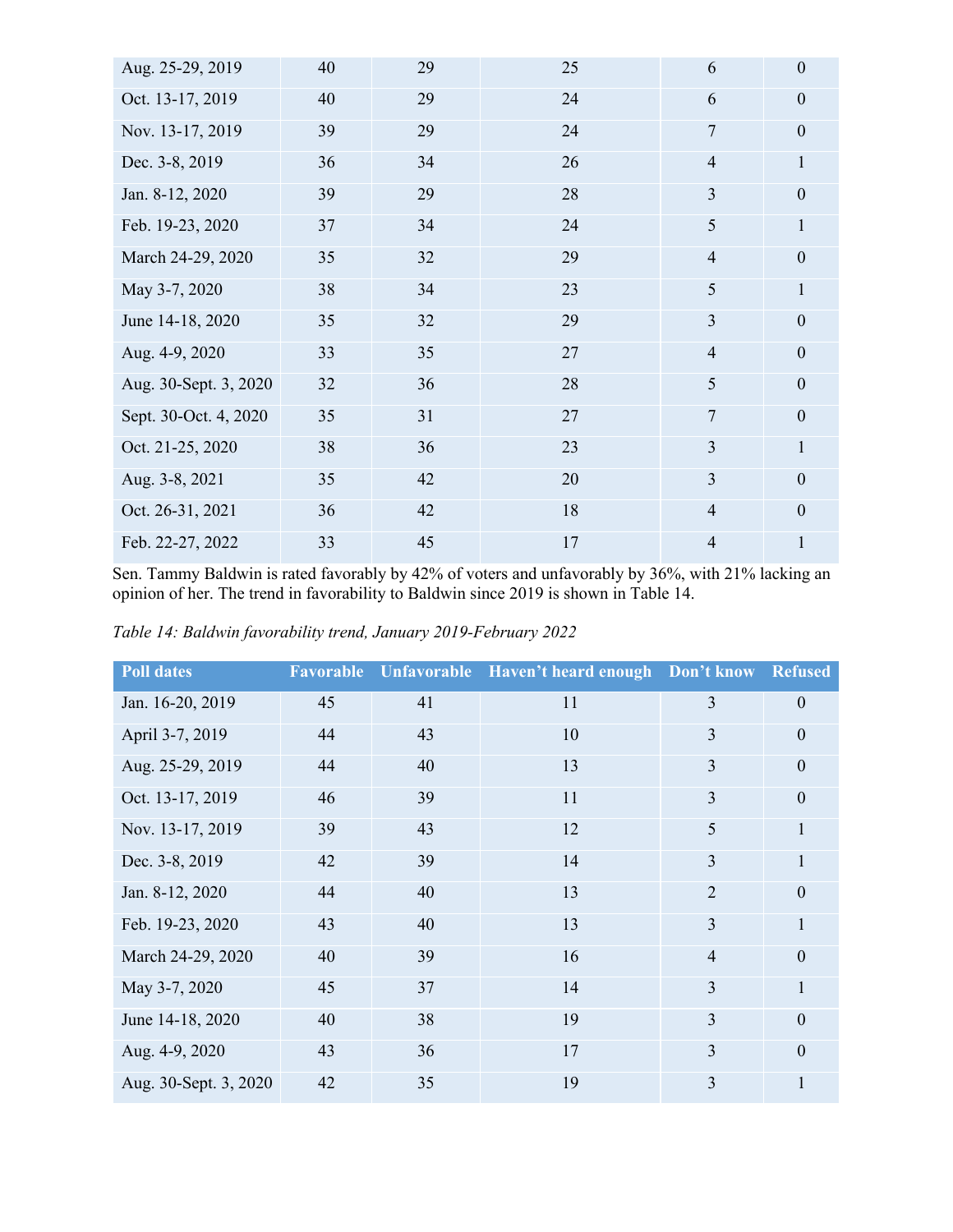| Sept. 30-Oct. 4, 2020 | 41 | 35 | 20 |  |
|-----------------------|----|----|----|--|
| Oct. 21-25, 2020      | 44 | 36 |    |  |
| Aug. 3-8, 2021        | 40 | 38 | 19 |  |
| Oct. 26-31, 2021      | 38 | 39 | 19 |  |
| Feb. 22-27, 2022      | 42 | 36 |    |  |

Assembly Speaker Robin Vos is not well-known statewide, despite his position and tenure as a legislative leader. This is in part a reflection of the fact that each member of the 99-seat Assembly represents just over 1% of the state population and is seldom well-known outside his or her district. Overall, 13% of Wisconsin voters have a favorable view of Vos, 28% have an unfavorable opinion, and 59% say they haven't heard enough or don't know. The trend in favorability to Vos is shown in Table 15.

*Table 15: Vos favorability trend, January 2019-February 2022*

| <b>Poll dates</b> |    |    | Favorable Unfavorable Haven't heard enough Don't know Refused |     |  |
|-------------------|----|----|---------------------------------------------------------------|-----|--|
| Jan. 16-20, 2019  | 13 | 17 | 59                                                            |     |  |
| April 3-7, 2019   | 14 | 21 | 56                                                            | 10. |  |
| Aug. 25-29, 2019  | 15 | 20 | 52                                                            |     |  |
| Feb. 22-27, 2022  |    | 28 | 50                                                            |     |  |

Unfavorability to Vos among Republicans and independents has increased a bit since 2019. The trends by party are shown in Table 16.

*Table 16: Vos favorability by party trend, January 2019-February 2022*

| <b>Party ID</b> | <b>Poll dates</b>   | <b>Favorable</b> | <b>Unfavorable</b> | Haven't heard<br>enough | Don't<br>know | <b>Refused</b> |
|-----------------|---------------------|------------------|--------------------|-------------------------|---------------|----------------|
| Republican      | Jan. 16-20,<br>2019 | 21               | 6                  | 62                      | 11            | $\overline{0}$ |
| Republican      | April 3-7,<br>2019  | 22               | 6                  | 60                      | 11            | $\overline{0}$ |
| Republican      | Aug. 25-29,<br>2019 | 26               | $\overline{7}$     | 53                      | 14            | $\overline{0}$ |
| Republican      | Feb. 22-27,<br>2022 | 21               | 16                 | 56                      | 7             | $\mathbf{1}$   |
| Independent     | Jan. 16-20,<br>2019 | 11               | 11                 | 61                      | 17            | $\overline{0}$ |
| Independent     | April 3-7,<br>2019  | 11               | 18                 | 56                      | 13            | $\overline{2}$ |
| Independent     | Aug. 25-29,<br>2019 | 6                | 20                 | 65                      | 9             | $\overline{0}$ |
| Independent     | Feb. 22-27,<br>2022 | $\overline{4}$   | 22                 | 55                      | 15            | 3              |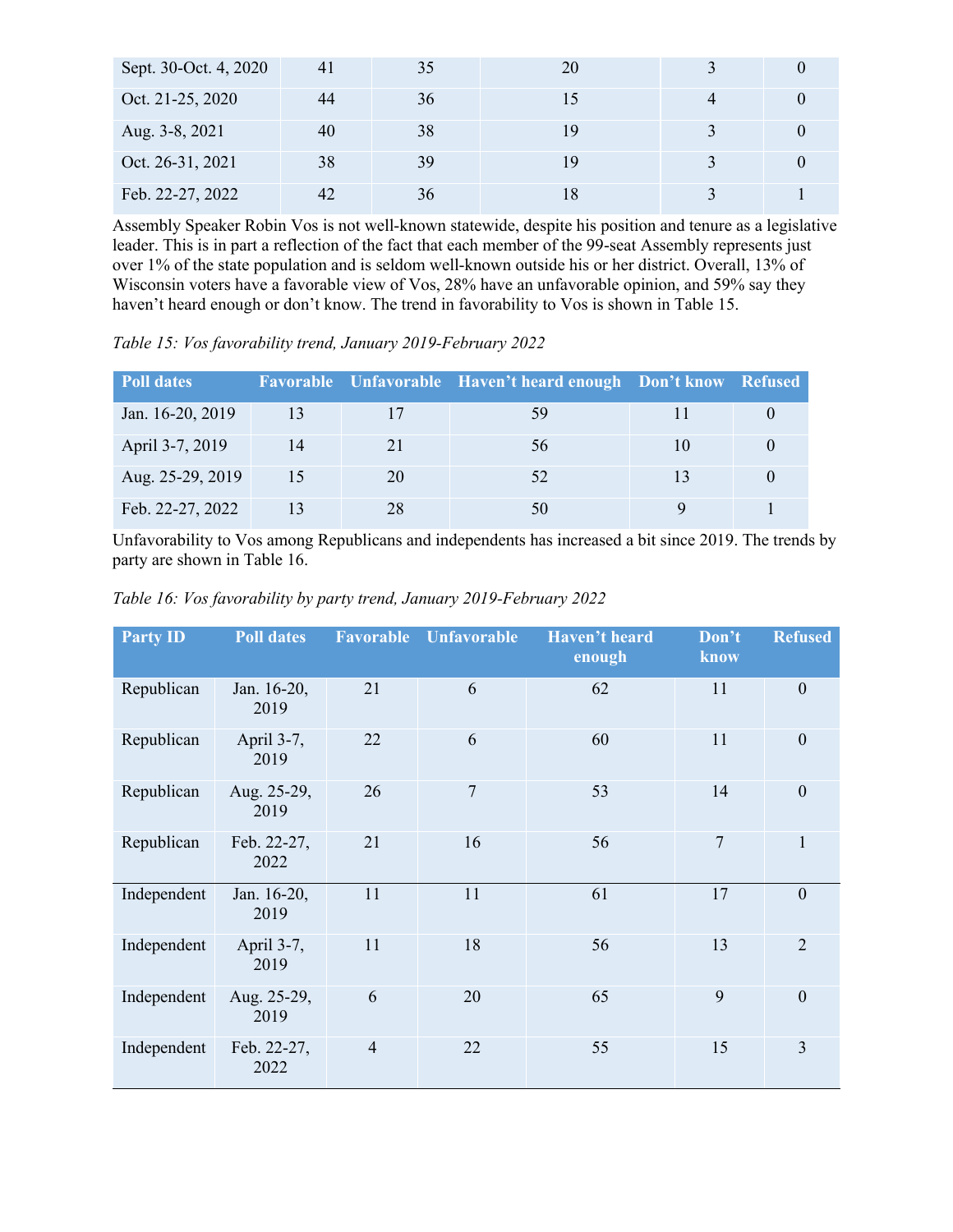| Democrat | Jan. 16-20,<br>2019 | 4 | 30 | 56 | 9  |  |
|----------|---------------------|---|----|----|----|--|
| Democrat | April 3-7,<br>2019  |   | 37 | 51 | 7  |  |
| Democrat | Aug. 25-29,<br>2019 |   | 32 | 50 | 12 |  |
| Democrat | Feb. 22-27,<br>2022 | 8 | 41 | 42 | 8  |  |

Favorability to former President Donald Trump is at 36%, with an unfavorable opinion at 57% and 5% not expressing an opinion. Trump's favorability trend is shown in Table 17.

*Table 17: Trump favorability trend, January 2019-February 2022*

| <b>Poll dates</b>     | Favorable |    | Unfavorable Haven't heard enough Don't know |                         | <b>Refused</b> |
|-----------------------|-----------|----|---------------------------------------------|-------------------------|----------------|
| Jan. 16-20, 2019      | 42        | 53 | $\overline{2}$                              | $\overline{3}$          | $\mathbf{0}$   |
| April 3-7, 2019       | 45        | 51 | $\mathbf{1}$                                | $\overline{2}$          | 1              |
| Aug. 25-29, 2019      | 42        | 53 | $\mathbf{1}$                                | $\overline{3}$          | 1              |
| Oct. 13-17, 2019      | 43        | 52 | $\mathbf{1}$                                | $\overline{3}$          | 1              |
| Nov. 13-17, 2019      | 46        | 50 | $\overline{2}$                              | $\mathbf{1}$            | 1              |
| Dec. 3-8, 2019        | 45        | 50 | $\overline{2}$                              | $\overline{2}$          | $\overline{2}$ |
| Jan. 8-12, 2020       | 46        | 51 | $\boldsymbol{0}$                            | $\mathbf{1}$            | $\mathbf{1}$   |
| Feb. 19-23, 2020      | 45        | 50 | $\overline{3}$                              | $\overline{2}$          | $\mathbf{0}$   |
| March 24-29, 2020     | 45        | 50 | $\overline{2}$                              | $\overline{3}$          | $\overline{0}$ |
| May 3-7, 2020         | 44        | 51 | $\overline{2}$                              | $\overline{2}$          | 1              |
| June 14-18, 2020      | 42        | 54 | $\overline{2}$                              | $\overline{2}$          | 1              |
| Aug. 4-9, 2020        | 42        | 55 | $\overline{2}$                              | $\mathbf{1}$            | $\mathbf{0}$   |
| Aug. 30-Sept. 3, 2020 | 42        | 54 | $\overline{2}$                              | $\mathbf{1}$            | $\mathbf{1}$   |
| Sept. 30-Oct. 4, 2020 | 42        | 53 | $\overline{2}$                              | $\overline{2}$          | $\overline{0}$ |
| Oct. 21-25, 2020      | 44        | 54 | $\mathbf{1}$                                | $\mathbf{1}$            | $\mathbf{1}$   |
| Aug. 3-8, 2021        | 38        | 55 | $\overline{3}$                              | $\overline{4}$          | $\mathbf{1}$   |
| Oct. 26-31, 2021      | 38        | 57 | $\overline{2}$                              | $\overline{3}$          | $\overline{0}$ |
| Feb. 22-27, 2022      | 36        | 57 | $\overline{2}$                              | $\overline{\mathbf{3}}$ | $\overline{2}$ |

## **Direction of the state**

Thirty-nine percent of voters say the state of Wisconsin is headed in the right direction, while 53% say it is on the wrong track. In October 2021, 41% said it was moving in the right direction and 51% said it was on the wrong track. Negative views rose sharply in 2021 and have remained little changed. The trend in this opinion is shown in Table 18.

*Table 18: Right direction or wrong track trend, January 2019-February 2022*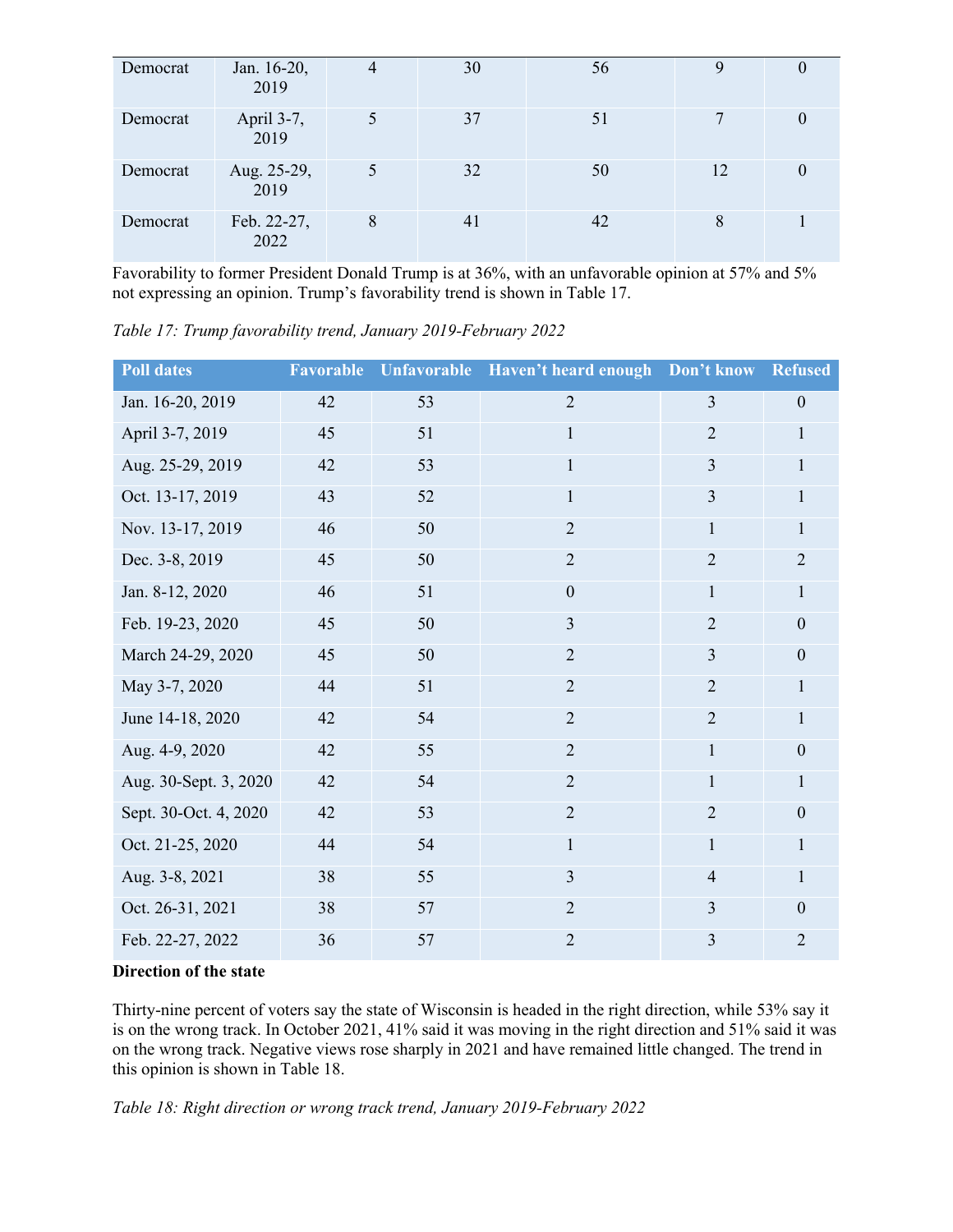| <b>Poll dates</b> | <b>Right direction</b> Wrong track Don't know |    |    | <b>Refused</b> |
|-------------------|-----------------------------------------------|----|----|----------------|
| Jan. 16-20, 2019  | 57                                            | 33 | 10 | $\Omega$       |
| April 3-7, 2019   | 52                                            | 40 | 8  | $\theta$       |
| Aug. 25-29, 2019  | 55                                            | 37 | 8  | $\Omega$       |
| Oct. 13-17, 2019  | 53                                            | 39 | 7  | 1              |
| Jan. 8-12, 2020   | 46                                            | 47 | 6  |                |
| Feb. 19-23, 2020  | 52                                            | 39 | 8  | $\Omega$       |
| Mar. 24-29, 2020  | 61                                            | 30 | 9  | 1              |
| Aug. 3-8, 2021    | 39                                            | 52 | 9  | $\Omega$       |
| Oct. 26-31, 2021  | 41                                            | 51 | 7  | 1              |
| Feb. 22-27, 2022  | 39                                            | 53 | 8  |                |

#### **Issue concerns**

There is a high level of concern over inflation, with 68% saying they are very concerned and 28% saying they are somewhat concerned. Only 4% are not too concerned or not at all concerned about inflation. Worries about inflation rose from August to October 2021, and are up slightly in February 2022, as shown in Table 19.

| <b>Poll dates</b>    | <b>Very</b><br>concerned | <b>Somewhat</b><br>concerned | Not too<br>concerned | Not at all<br>concerned | Don't<br>know | <b>Refused</b> |
|----------------------|--------------------------|------------------------------|----------------------|-------------------------|---------------|----------------|
| Aug. 3-8,<br>2021    | 49                       | 35                           | 11                   | 3                       |               |                |
| Oct. 26-<br>31, 2021 | 64                       | 28                           | 6                    |                         | $\theta$      |                |
| Feb. 22-<br>27, 2022 | 68                       | 28                           | 3                    |                         |               |                |

*Table 19: Concern over inflation trend, August 2021-February 2022*

Thirty-one percent said they are very concerned about unemployment, with 35% somewhat concerned, 20% not too concerned, and 13% not at all concerned. This question was not asked earlier. According to the Bureau of Labor Statistics, Wisconsin's unemployment rate was 2.8% in December 2021, the most recent available estimate before this survey.

Concern over illegal immigration has fluctuated but is currently about the same as in August 2021. The full trend is shown in Table 20.

*Table 20: Concern over illegal immigration trend, August 2021-February 2022*

| <b>Poll dates</b> | <b>Very</b><br>concerned | <b>Somewhat</b><br>concerned | Not too<br>  concerned | Not at all<br>concerned | <b>know</b> | Don't Refused |
|-------------------|--------------------------|------------------------------|------------------------|-------------------------|-------------|---------------|
| Aug. 3-8,<br>2021 | 37                       | 24                           | 21                     | 18                      |             |               |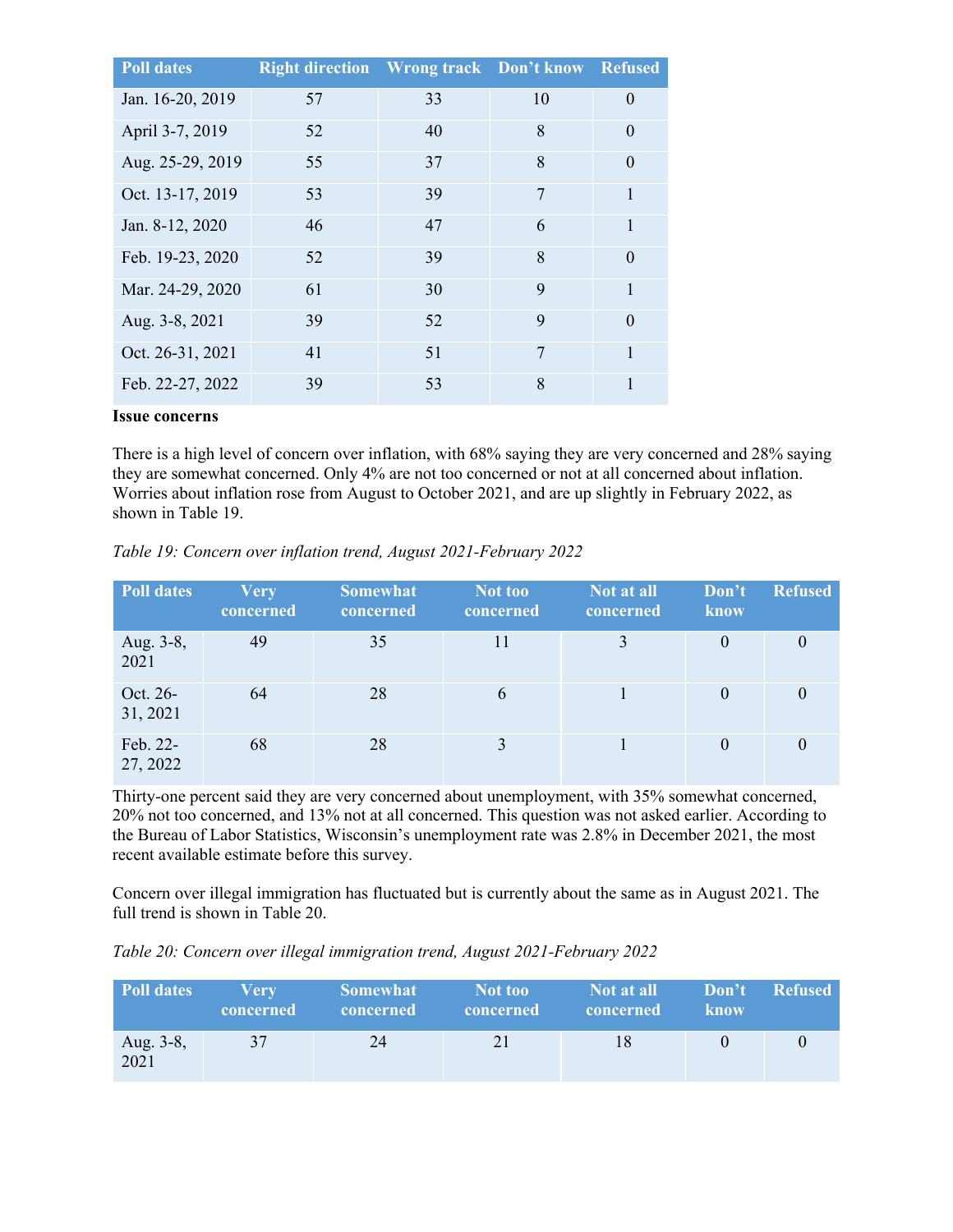| Oct. 26-<br>31, 2021 | 43 | 25 | 19 |    |  |
|----------------------|----|----|----|----|--|
| Feb. 22-<br>27, 2022 | 36 | 24 | 19 | 20 |  |

Concern over the coronavirus "here in Wisconsin" was lower than for the economic issues, with 27% saying they were very concerned, 34% somewhat concerned, 21% not too concerned, and 18% not at all concerned.

Concern about the coronavirus pandemic was asked concerning "the United States" rather than "here in Wisconsin" in earlier surveys. That previous trend is shown in Table 21.

*Table 21: Concern over coronavirus in United States trend, March 2020-October 2021*

| <b>Poll dates</b>    | <b>Very</b><br>concerned | <b>Somewhat</b><br>concerned | <b>Not very</b><br>concerned | Not concerned<br>at all | Don't<br>know | <b>Refused</b>   |
|----------------------|--------------------------|------------------------------|------------------------------|-------------------------|---------------|------------------|
| Mar. 24-<br>29, 2020 | 68                       | 25                           |                              |                         | $\theta$      | 0                |
| May 3-7,<br>2020     | 50                       | 31                           | 12                           |                         | $\theta$      | $\left( \right)$ |
| Oct. 26-<br>31, 2021 | 40                       | 34                           | 14                           | 11                      |               |                  |

The decision to close businesses and schools in 2020 due to the coronavirus is seen as an appropriate response by 61% but as an overreaction by 35%. The initial reaction was overwhelming support, which has declined over time, as shown in Table 22.

*Table 22: View of closing schools and businesses due to coronavirus trend, March 2020-February 2022*

| <b>Poll dates</b> | <b>Appropriate response Overreaction Don't know Refused</b> |    |               |          |
|-------------------|-------------------------------------------------------------|----|---------------|----------|
| Mar. 24-29, 2020  | 86                                                          | 10 |               | $\theta$ |
| May 3-7, 2020     | 69                                                          | 26 |               |          |
| June 14-18, 2020  | 72                                                          | 25 | 3             | $\theta$ |
| Oct. 21-25, 2020  | 68                                                          | 26 |               | $\theta$ |
| Aug. 3-8, 2021    | 62                                                          | 35 | $\mathcal{D}$ |          |
| Feb. 22-27, 2022  | 61                                                          | 35 |               |          |

Fifty-three percent say they trust Evers as a source of information about the virus either "a great deal" or "a fair amount," while 43% say they trust him not much or not at all. Thirty-one percent trust Johnson "a great deal" or "a fair amount" for coronavirus information, with 61% saying they trust him "not much" or "not at all." The full set of response options for October 2021 and February 2022 is shown in Table 23 for Evers and Table 24 for Johnson.

*Table 23: Trust Evers for coronavirus information trend, October 2021-February 2022*

| Poll dates       |    | A great deal   A fair amount   Not much   Not at all   Don't Know   Refused |  |  |
|------------------|----|-----------------------------------------------------------------------------|--|--|
| Oct. 26-31, 2021 | 24 | 29                                                                          |  |  |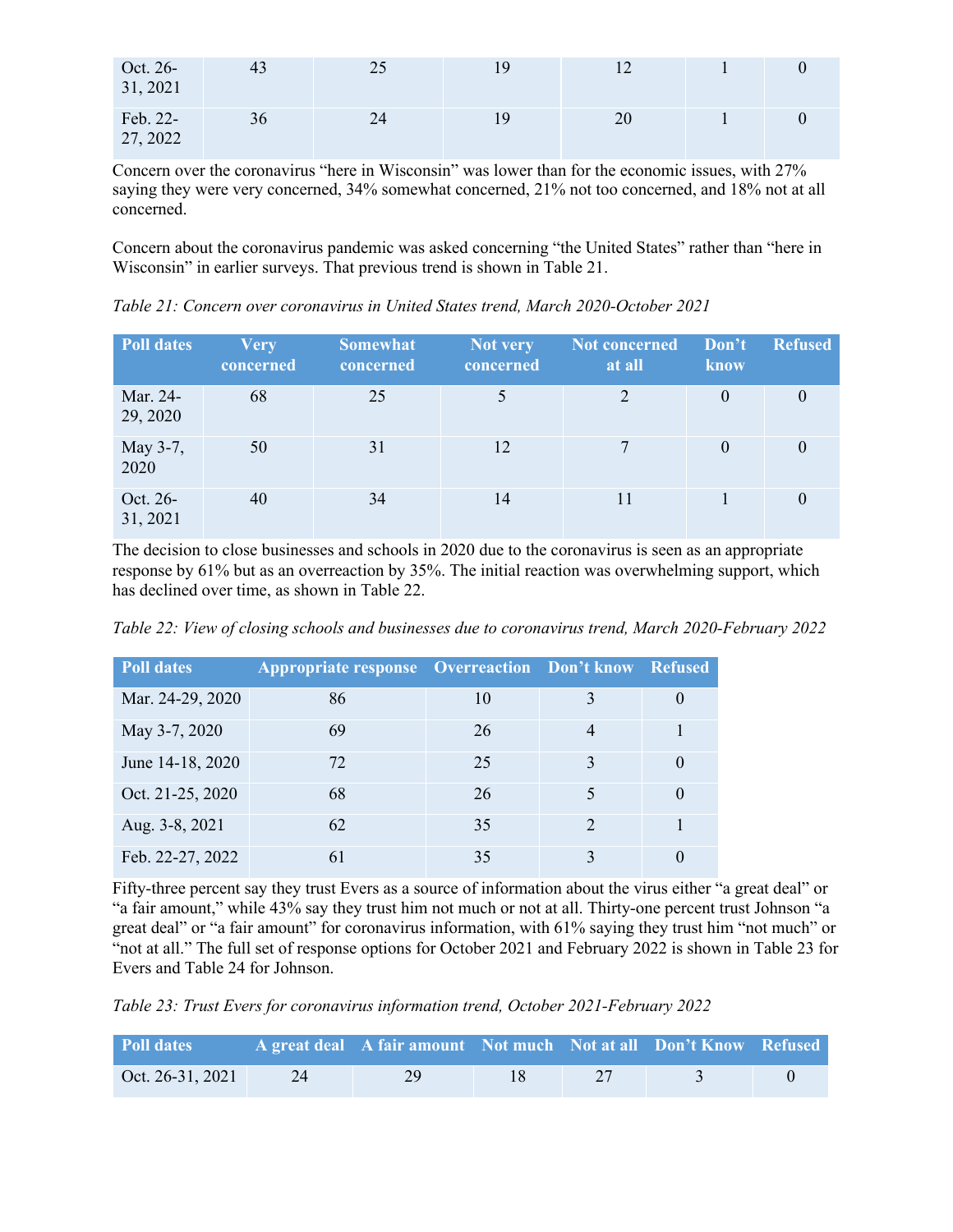| Feb. 22-27, 2022 |  |  |  |
|------------------|--|--|--|
|                  |  |  |  |

| <b>Poll dates</b> | A great deal A fair amount Not much Not at all Don't Know Refused |    |  |
|-------------------|-------------------------------------------------------------------|----|--|
| Oct. 26-31, 2021  | 26                                                                | 38 |  |
| Feb. 22-27, 2022  |                                                                   | 44 |  |

*Table 24: Trust Johnson for coronavirus information trend, October 2021-February 2022*

#### **Education issues**

The question of who should have the biggest role in determining public school curriculum produces varied answers, with 35% saying parents, 33% saying teachers, 13% saying school boards, and 9% saying superintendents and principals. Five percent say state legislators should have the major role in curriculum.

On this issue, there is a divide along party lines, with Republicans and independents giving parents the larger role and Democrats assigning it to teachers, as shown in Table 25.

*Table 25: Who should play biggest role in school curriculum, by party, February 2022*

| <b>Party ID</b> | <b>Teachers</b> | <b>School</b><br><b>Boards</b> | <b>Parents</b> | <b>Superintendents</b><br>and principals | <b>State</b><br><b>legislators</b> | Don't<br><b>know</b> | <b>Refused</b> |
|-----------------|-----------------|--------------------------------|----------------|------------------------------------------|------------------------------------|----------------------|----------------|
| Republican      |                 |                                | 56             |                                          |                                    | Δ                    |                |
| Independent     | 29              | $\mathbf{r}$                   | 43             |                                          | 4                                  |                      |                |
| Democrat        | 53              | 16                             |                | 14                                       |                                    | 4                    |                |

A policy of "allowing all students statewide to use publicly funded vouchers to attend private or religious schools" is supported by 59% and opposed by 37%. When last asked in August 2020, the question was worded as to whether a respondent agreed or disagreed with a policy to "provide tax-funded vouchers to be used for private or religious schools." At that time, 41% agreed with providing vouchers, and 49% disagreed with the policy.

A majority of respondents, 55%, say public schools are in worse shape than a few years ago, while 29% say they are in about the same shape, and 9% say they are better now. In August 2018, 44% said schools had gotten worse, 34% said they were about the same, and 15% said schools had gotten better.

Asked their opinion of the standards for education in Wisconsin schools, 47% of voters say the standards are lower than they should be, 31% say they are about where they should be, and 12% say they are higher than they should be. This is little changed from January 2014, when 47% said standards were too low, 32% said they were where they should be, and 15% said standards were too high.

## **Confidence in the 2020 election**

Among all registered voters, 67% are very or somewhat confident the votes were accurately cast and counted in the 2020 election, while 31% are not too or not at all confident in the election accuracy. There are large partisan divisions shown in Table 26, but also some differences between Republicans and independents who lean Republican.

*Table 26: Confidence in the accuracy of the 2020 election by party, February 2022*

**Party ID Confident Not confident DK/Ref**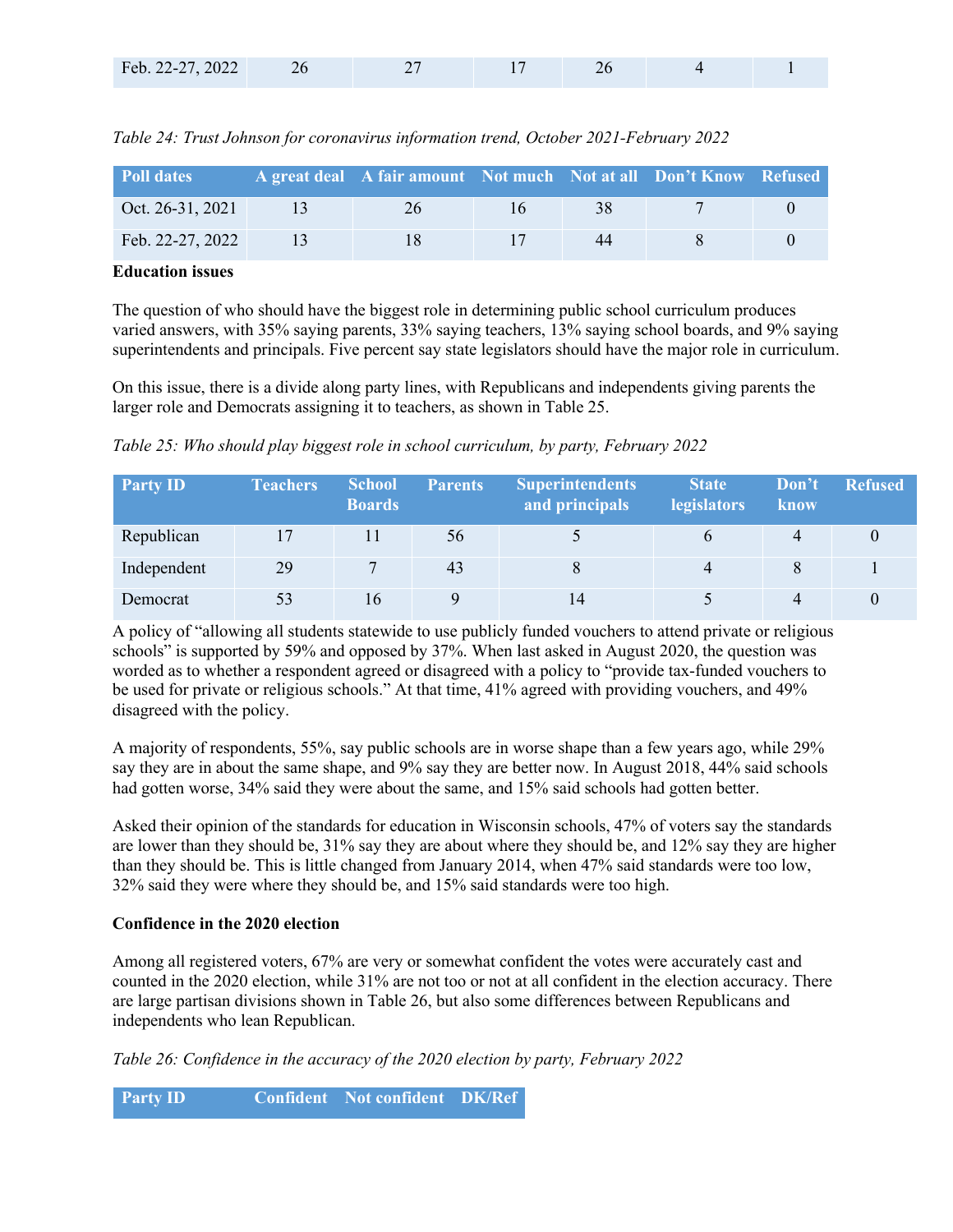| Republican      | 38 | 61 |    |
|-----------------|----|----|----|
| Lean Republican | 49 | 51 |    |
| Independent     | 55 | 35 | 10 |
| Lean Democrat   | 94 |    |    |
| Democrat        |    |    |    |

There has been a decline in skepticism among Republicans since August 2021, while independents who lean Republican have remained evenly split. Independents who do not lean to a party became more skeptical of the election between August and October and then changed little in February. Democrats and independents who lean Democratic are overwhelmingly confident in the election accuracy. Table 27 shows these trends.

| <b>Party ID</b> | <b>Poll dates</b> | <b>Confident</b> | Not confident  | <b>DK/Ref</b>    |
|-----------------|-------------------|------------------|----------------|------------------|
| Republican      | Aug. 3-8, 2021    | 29               | 70             | $\mathbf{1}$     |
| Republican      | Oct. 26-31, 2021  | 33               | 64             | $\overline{4}$   |
| Republican      | Feb. 22-27, 2022  | 38               | 61             | $\overline{2}$   |
| Lean Republican | Aug. 3-8, 2021    | 49               | 49             | $\overline{2}$   |
| Lean Republican | Oct. 26-31, 2021  | 45               | 51             | 3                |
| Lean Republican | Feb. 22-27, 2022  | 49               | 51             | $\boldsymbol{0}$ |
| Independent     | Aug. 3-8, 2021    | 79               | 15             | 6                |
| Independent     | Oct. 26-31, 2021  | 56               | 38             | 6                |
| Independent     | Feb. 22-27, 2022  | 55               | 35             | 10               |
| Lean Democrat   | Aug. 3-8, 2021    | 96               | $\overline{4}$ | $\theta$         |
| Lean Democrat   | Oct. 26-31, 2021  | 94               | 5              | $\theta$         |
| Lean Democrat   | Feb. 22-27, 2022  | 94               | $\overline{4}$ | $\overline{2}$   |
| Democrat        | Aug. 3-8, 2021    | 97               | 3              | $\theta$         |
| Democrat        | Oct. 26-31, 2021  | 99               | $\mathbf{1}$   | $\theta$         |
| Democrat        | Feb. 22-27, 2022  | 96               | 3              | $\mathbf{1}$     |
|                 |                   |                  |                |                  |

*Table 27: Confidence in the accuracy of the 2020 election, by party trend, August 2021-February 2022*

#### **Marijuana legalization**

Support for legalization of marijuana has grown since the question was first asked in 2013, with 61% in favor of legalization and 31% opposed now. The trend is shown in Table 28.

*Table 28: Legalization of marijuana trend, October 2013-February 2022*

| Poll dates       |     |    | Yes, legal No, illegal Don't Know Refused |  |
|------------------|-----|----|-------------------------------------------|--|
| Oct. 21-24, 2013 | 50  | 45 |                                           |  |
| Mar. 20-23, 2014 | 42. | 52 |                                           |  |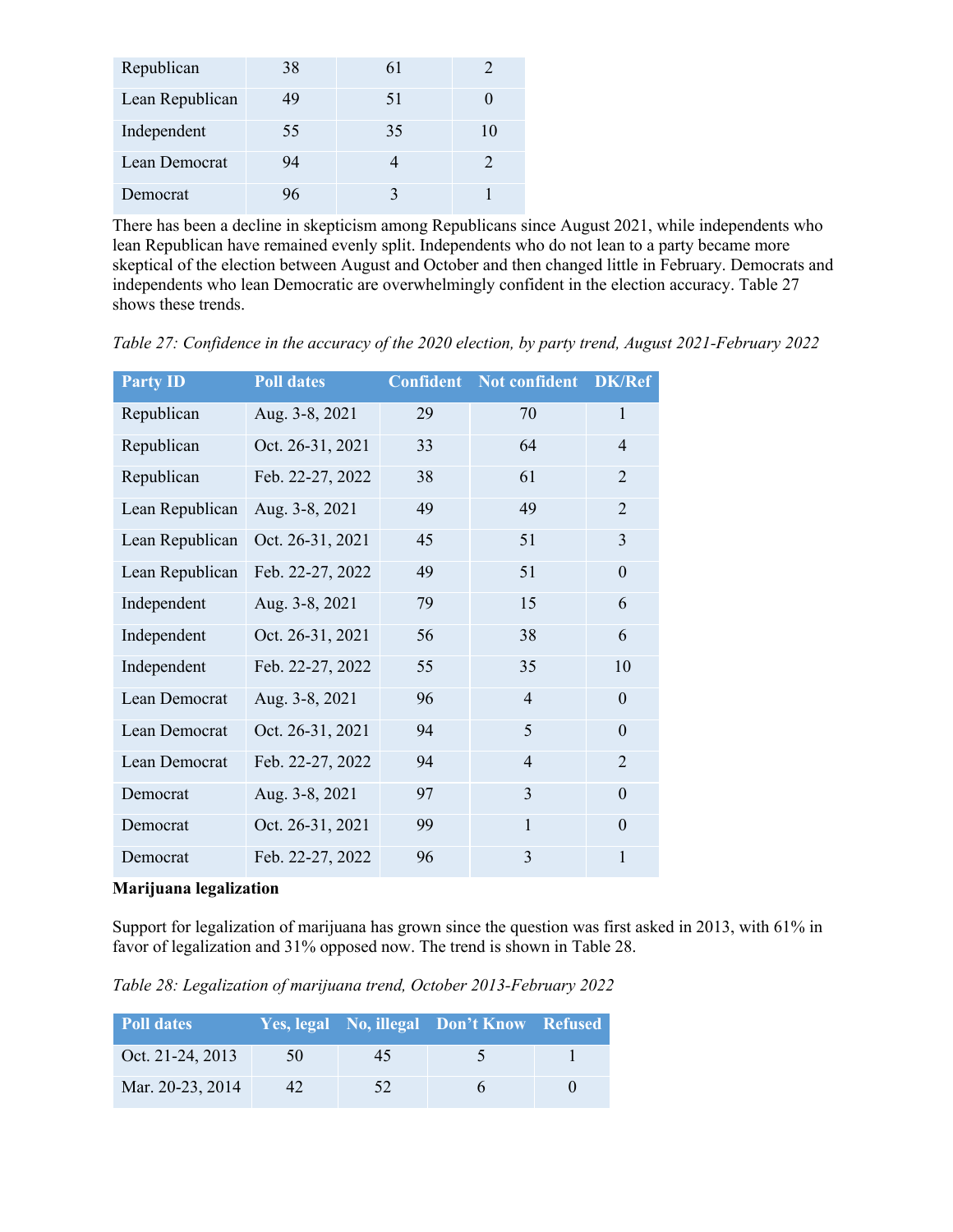| Sept. 11-14, 2014 | 46 | 51 |  |
|-------------------|----|----|--|
| Jan. 16-20, 2019  | 59 | 35 |  |
| April 3-7, 2019   | 59 | 36 |  |
| Feb. 22-27, 2022  |    |    |  |

Support for legalization of marijuana has grown in each partisan group since 2013, with a slim majority of Republicans now supporting legalization, as shown in Table 29.

*Table 29: Legalization of marijuana, by party identification trend, October 2013-February 2022*

| <b>Party ID</b> | <b>Poll dates</b> | Yes, legal | No, illegal | Don't Know     | <b>Refused</b> |
|-----------------|-------------------|------------|-------------|----------------|----------------|
| Republican      | Oct. 21-24, 2013  | 43         | 51          | 5              | $\mathbf{1}$   |
| Republican      | Mar. 20-23, 2014  | 29         | 66          | 5              | $\overline{0}$ |
| Republican      | Sept. 11-14, 2014 | 32         | 65          | $\overline{2}$ | $\theta$       |
| Republican      | Jan. 16-20, 2019  | 42         | 52          | 5              | $\theta$       |
| Republican      | April 3-7, 2019   | 41         | 56          | $\overline{3}$ | $\theta$       |
| Republican      | Feb. 22-27, 2022  | 51         | 42          | $\overline{7}$ | $\overline{0}$ |
| Independent     | Oct. 21-24, 2013  | 49         | 51          | $\overline{0}$ | $\overline{0}$ |
| Independent     | Mar. 20-23, 2014  | 38         | 53          | 9              | 1              |
| Independent     | Sept. 11-14, 2014 | 45         | 53          | 1              | 1              |
| Independent     | Jan. 16-20, 2019  | 68         | 28          | 3              | $\overline{0}$ |
| Independent     | April 3-7, 2019   | 64         | 28          | $\overline{4}$ | 4              |
| Independent     | Feb. 22-27, 2022  | 60         | 28          | 11             | $\mathbf{1}$   |
| Democrat        | Oct. 21-24, 2013  | 53         | 41          | 5              | $\mathbf{1}$   |
| Democrat        | Mar. 20-23, 2014  | 55         | 39          | 5              | 1              |
| Democrat        | Sept. 11-14, 2014 | 61         | 37          | 3              | $\theta$       |
| Democrat        | Jan. 16-20, 2019  | 72         | 19          | 8              | $\mathbf{1}$   |
| Democrat        | April 3-7, 2019   | 76         | 17          | 6              | $\theta$       |
| Democrat        | Feb. 22-27, 2022  | 75         | 19          | 5              | 1              |

# **About the Marquette Law School Poll**

The Marquette Law School Poll is the most extensive statewide polling project in Wisconsin history. This survey interviewed 802 registered Wisconsin voters by landline or cell phone Feb. 22-27, 2022. The margin of error is  $+/-3.8$  percentage points for the full sample.

Primary-vote choices have a sample size of 363 for the Republican primary and 354 for the Democratic primary, with margins of error of  $+/-5.8$  and  $+/-5.7$  for the Republican and Democratic primaries respectively. Republican primary voters include Republicans and independents who lean Republican plus independents who do not lean to either party but who say they will vote in the Republican primary; similarly for "Democratic primary voters."